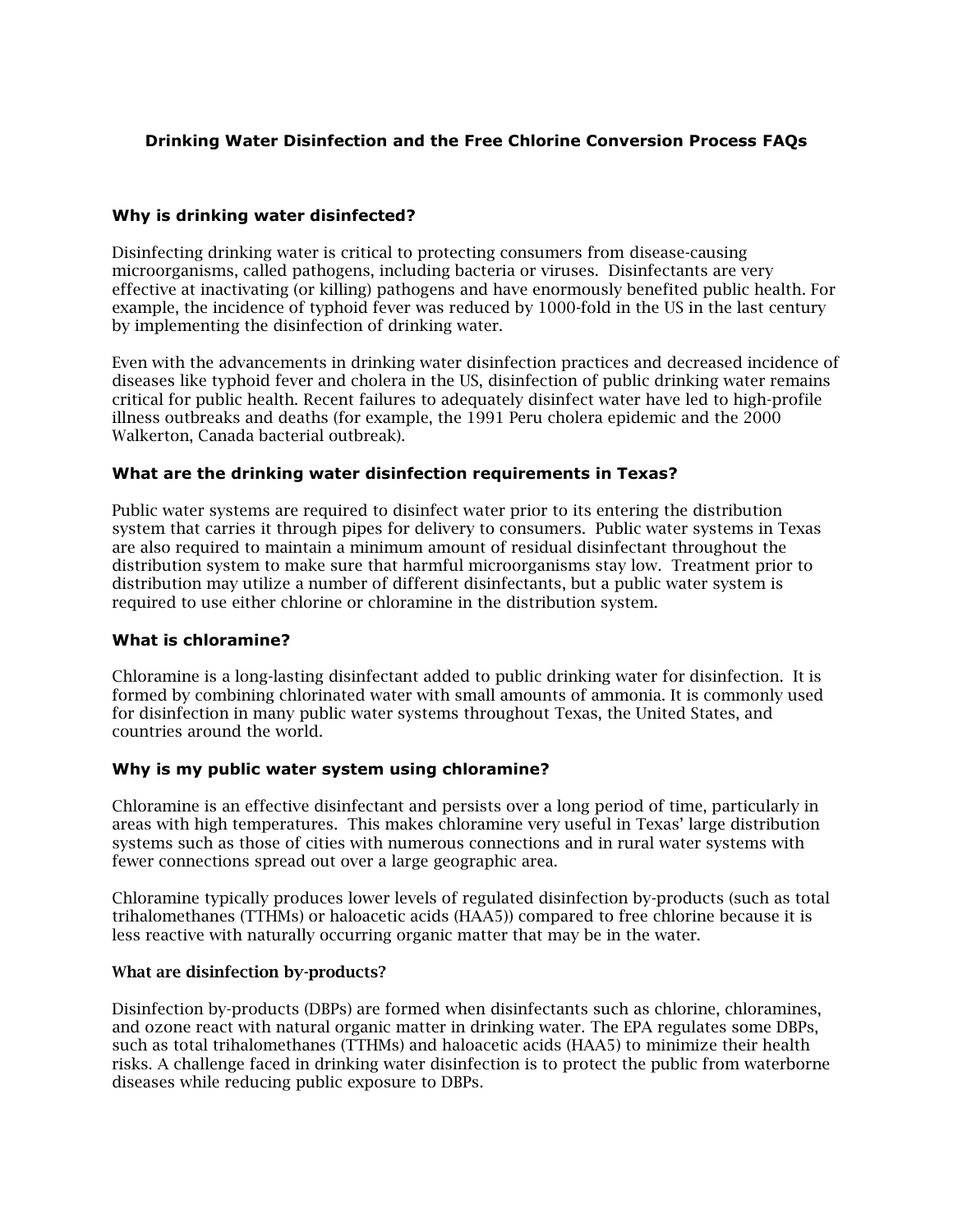## **Is chloramine safe?**

1

Yes, water disinfected with chloramine is safe for drinking, cooking, bathing, and everyday use. The U.S. Environmental Protection Agency (USEPA), the Centers for Disease Control, and the World Health Organization have determined that chloramine is a safe disinfectant and that water disinfected with chloramine within regulatory standards has no known or expected adverse health effects.

Chloramine, like chlorine, must be removed from the water prior to use in dialysis machines and can be harmful to fish and amphibians. However, proper filters and dechloramination products will address these concerns.

## **What is a free chlorine conversion ("chlorine burn")?**

A free chlorine conversion (also referred to as a "chlorine burn") occurs when a water system that typically uses chloramine removes ammonia (needed to form chloramine) from the treatment process, and disinfects the water with only chlorine. Chlorine is more effective than chloramine at inactivating certain types of bacteria. Excess ammonia, which can accumulate in a chloramine-treated distribution system over time, is a source of food for specific types of bacteria that are harmless to people. These bacteria can make it difficult for public water systems to maintain a disinfectant residual, which means that microorganisms that are harmful to people can grow. The "chlorine burn" is a common practice by many public water systems throughout the country to reduce the number of the bacteria so that a satisfactory disinfectant residual can be maintained throughout the distribution system. Chlorine conversions can be used as a preventative strategy or to stop nitrification (the microbial process that converts ammonia and similar nitrogen compounds into nitrite and nitrate), which can diminish water quality. According to a 2016 EPA survey, 25 to 40 percent of the utilities that use chloramine reported using free chlorine burns to control nitrification<sup>1</sup>.

Public water systems should notify their customers prior to a chlorine conversion as changes in taste and odor may briefly occur. Although customers may be concerned about taste and odor changes, no associated health risks are expected during the temporary conversion.

## **Why is my water system conducting a free chlorine conversion?**

A free chlorine conversion is typically conducted for two primary reasons:

 $\circ$  It is often conducted as a preventative maintenance measure to kill bacteria that can make the maintenance of disinfection residual problematic. A film can form in the distribution system piping that can contain bacteria which use ammonia as a food source. These bacteria in this film are harmless to people. When the water system stops adding ammonia, the bacteria starve. Therefore, a periodic conversion to free chlorine is effective for inactivating these types of bacteria in piping with biofilm by interrupting the supply of ammonia and can help prevent subsequent issues from occurring.

<sup>1</sup> USEPA. 2016. Six-Year Review 3 Technical Support Document for Disinfectants/Disinfection Byproducts Rules. Office of Water EPA-810-R-16-012. December 2016.